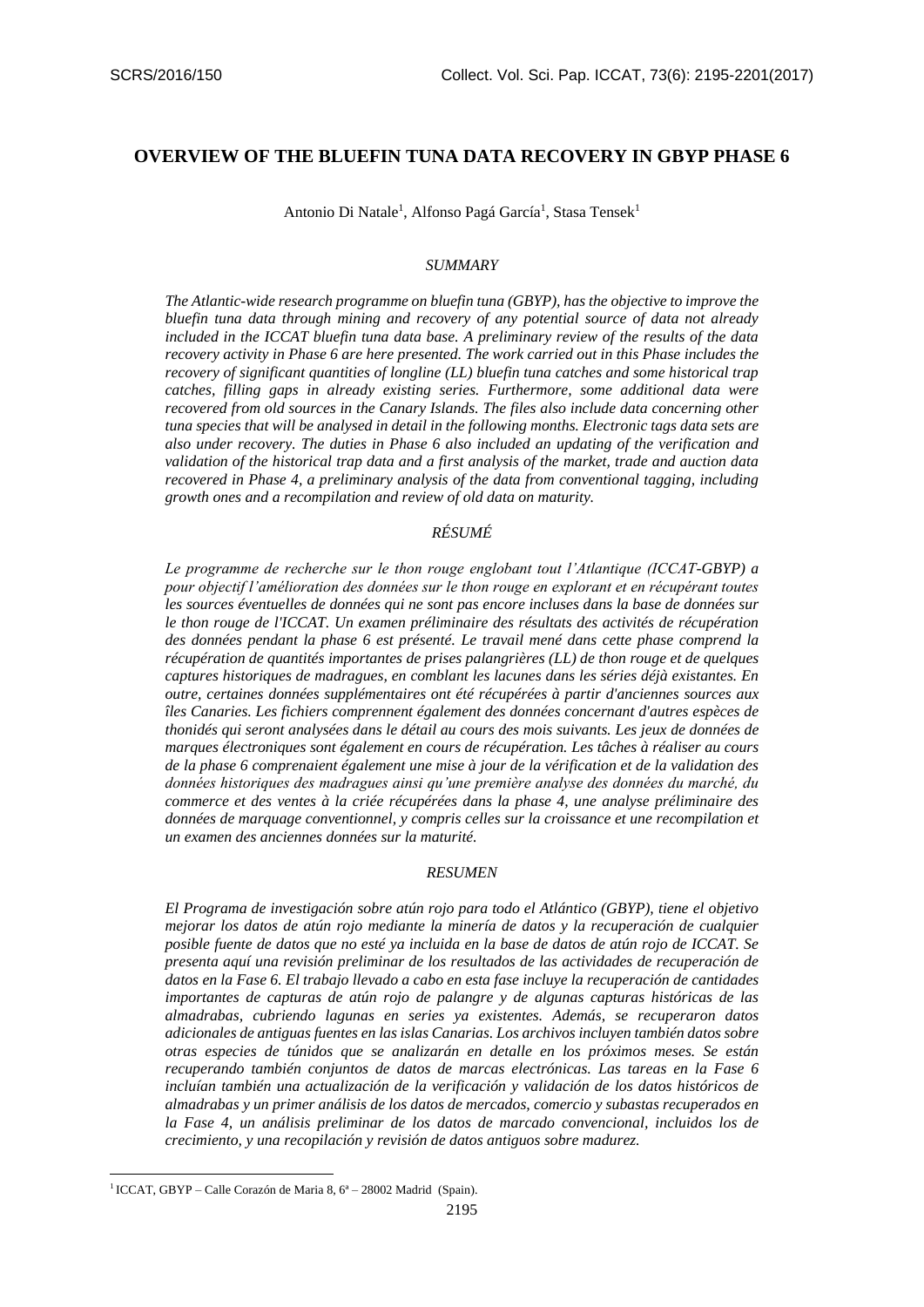### *KEYWORDS*

### *Bluefin tuna, large pelagic species, longline catches, trap catches, data recovery*

## **1. Introduction**

Since the beginning of the GBYP, one of the main objective is the data mining and data recovery, for which the details are set every year by the GBYP Steering Committee and by the SCRS. So far, this item of the ICCAT GBYP activity recovered data from many fisheries over a large range of years (more than 5 centuries), samples used for genetic analyses (more than 22 centuries), carried out analyses for several data sets and worked together with the SCRS, particularly the SCRS BFT Species Group) for recovering the data from electronic tags.

In Phase 6, the GBYP has the goal to recover further data which are still not in the ICCAT BFT data base (both historical or recent), to further recover additional important sets of electronic tags, to update the verification and validation of the historical trap data, to carry out a first analysis of the market, trade and auction data recovered in Phase 4, to provide a preliminary analysis of the data obtained from the electronic tags deployed by GBYP up to Phase 5 and to provide a preliminary analysis of the data from conventional tagging, including any data useful for better defying bluefin tuna growth. Furthermore, GBYP has been requested to recompile and revise the old data published on bluefin tuna maturity, providing them to the SCRS Bluefin Tuna Species Group.

## **2. Bluefin tuna fishery data recovered in Phase 6**

ICCAT GBYP issued one Call for Tenders under this activity in Phase 6 (Call 02/2016, ICCAT Circular 0291on 14/03/2016), releasing 3 contracts. One contract was for recovering recent long-line data (by area, vessel, day, effort, catch in kg and number, length and weigh individual frequencies)<sup>2</sup>, a second one for additional recent longline data with the same details and for additional historical trap data<sup>3</sup>, and a third one for trying the recovery of historical catch data in the Canary Islands zone<sup>4</sup>. No proposals have been received from other ICCAT areas.

All contracts expired in July 2016, GBYP received the data sets and therefore there was no time before this short report for carrying out any analysis or quality check of the many data sets, but this report is provided in real time to the SCRS. Most of the data have also pdf copy of the original documents that were found and exploited, most of them with ancient hand writings.

LL and TRAP bluefin tuna data account for a total of 2,666,971 kg and 13,264 fish, while the data from the Canary Islands concerns a total of 36,877 kg of bluefin tuna, but many data needs a further analysis, because most are related to not-well defined tuna species. The summary results of the data recovery activity carried out in Phase 6 are shown on **Table 1** and **Table 2.** All data were provided on the Excel forms, in the format used by the ICCAT Statistical Department.

The data sets recovered from Mediterranean LL for the years 2002-2015 (which are additional data sets not already available in the ICCAT data base) have catches by vessel, area and day, partly with effort data (no. of hooks/day) and are related to a total catch of 11,070 bluefin tunas and a total weight of 112,875 kg. 11,059 bluefin tunas have individual length or weight or both. The data will be made available to the SCRS scientists after checking their quality in detail, according to the procedures in place. The list of the vessels names were provided to GBYP for avoiding any potential risk of duplicating values, but under a strict confidentiality agreement.

The data sets recovered for ancient Italian traps for the period 1823-1922 were extracted from additional documents recently discovered and they fill some temporal gaps in already existing data series (Pagá García *et al*., in press), for 13 traps. The data varies from trap to trap, from daily catches by fishing operation ("mattanza" to total year catch). The trap data are related to only 8,463 bluefin tuna in number, and 2,554,096 kg, because in most of the cases, only the total catch in weight was recorded on the original documents. The difficulties for recovering these data was considerable, because they were extracted from original confidential registers of the tuna trap owner (**Figure 1**) or even personal correspondence between the local trap administrator and the owner (**Figure 2**), all very difficult to read and sometimes using also local dialect names for the fish or fish commercial categories.

**.** 

<sup>&</sup>lt;sup>2</sup> This contract was provided to Necton Marine Research Society (Italy).

<sup>&</sup>lt;sup>3</sup> This contract was provided to Ricerca Mare Pesca (Italy).

<sup>4</sup> This contract was provided to Dr. Marta González Herrera (Spain).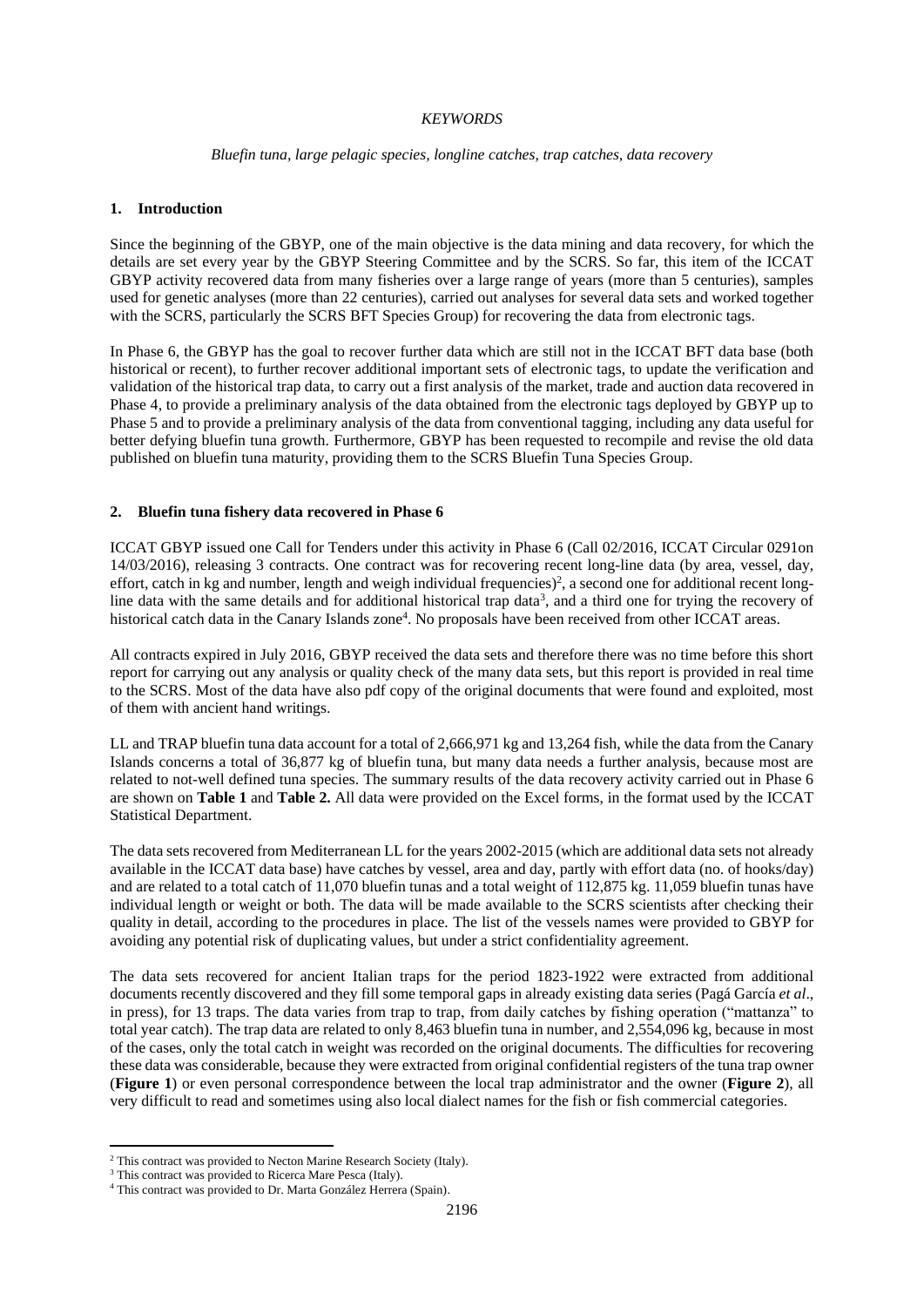These data sets for long lines and historical traps are additional to those already recovered in previous GBYP Phases (Di Natale and Tensek, 2016).

The data sets recovered in the Canary Islands were extracted from ancient registers of various Spanish factories in Tenerife, La Gomera and Las Palmas, providing various types of data by year, month or even day, sometimes by number of fish and/or weight by specie and by factory. **Figure 3** shows an ancient tuna factory in La Gomera, while **Figure 4** provides an example of the registers that were exploited. The data recovered are related to various tuna species, to be further analysed in detail, and includes for sure at least a total of 36,877 kg of bluefin tuna catches. A main problem is related to unidentified tuna species related to the number or weight of mixing tuna species which arrived to the salting and canning factories. **Table 2** shows the data for all species in detail.

Additionally it was possible to recover information related to the vessels fishing in the Canary area, but was impossible to relate each vessel with their correspondent catch. Catches were possibly obtained by hand lines (HAND) or pelagic trawls (MWT), as previously reported by Di Natale (2014).

## **3. Electronic tags data recovered in Phase 6**

Following the recommendation of both the SCRS Bluefin Tuna Species Group and the GBYP Steering Committee, ICCAT GBYP released three invitations (ICCAT GBYP 04/2016 on 24/04/2016) to scientists surely having important data sets obtained from electronic tags deployed in many years. Prof. Molly Lutcavage very kindly provided the data directly to the expert in charge for elaborating the electronic tag data SCRS Bluefin Tuna Species Group (Dr. Matt Lauretta) and these were passed also to the GBYP Expert for supporting the bluefin tuna stock assessment and MSE process (Dr. Tom Carruthers). Dr. Michele Deflorio decided to delay the data delivery after publishing them on a scientific paper. Prof. Barbara Block agreed for a contract for providing the data in the format required by ICCAT GBYP; the contract was signed with the Board of Trusties of the Leland Stanford Junior University (USA) and concerns a total of 393 electronic tags of various types. These data will be made available at the end of August 2016.

#### **4. Analyses of other data previously recovered or collected by ICCAT GBYP**

ICCAT GBYP had the duty to carry out several analyses on data which were recovered or collected in all Phases under different activities. Specifically, the work carried out in the last part of Phase 5 and in this first part of Phase 6 was to update the verification and validation of the historical trap data, to carry out a first analysis of the market, trade and auction data recovered in Phase 4, to provide a preliminary analysis of the data obtained from the electronic tags deployed by GBYP up to Phase 5 and to provide a preliminary analysis of the data from conventional tagging, including any data useful for better defying bluefin tuna growth.

The trap data were duly checked and revised according to the procedure recommended by the SCRS BFT SG and the SCRS Subcomstat in 2015, and the report has been made available on the document SCRS/2016/139 (Pagá García *et al*., in press).

The first analysis of trade, market and auction data was carried out as recommended by the SCRS Bluefin Tuna Species Group, using only data certainly referred to individual bluefin tunas with the best data quality, and even this report has been made available on the document SCRS/2016/142 (Di Natale *et al*., in press).

The preliminary analysis of the data obtained from the electronic tags deployed by GBYP up to Phase 5 was carried out on duly time and the report has been made available on the document SCRS/2016/138 (Tensek *et al*., in press).

The preliminary analysis of the data from conventional tagging, including any data useful for better defying bluefin tuna growth and displacements has been carried out and even this report has been made available on the document SCRS/2016/143 (Di Natale *et al*., in press).

Finally, GBYP has been requested to recompile and revise the old data published on bluefin tuna maturity, providing them to the SCRS Bluefin Tuna Species Group. Even this work was duly done and the report has been made available on the document SCRS/2016/141 (Di Natale *et al*., in press).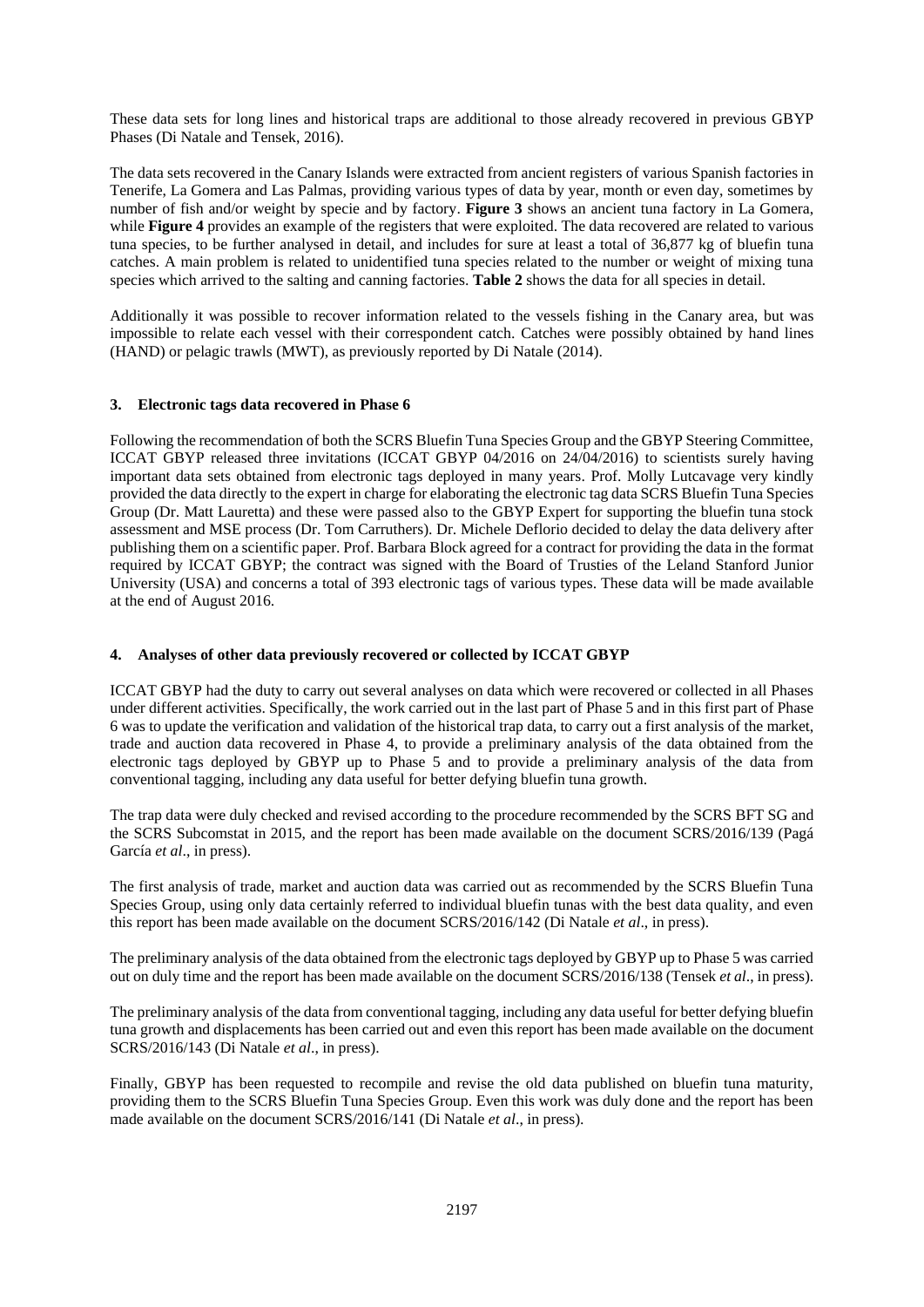### **Bibliography**

- Di Natale A., 2014. An unknown bluefin tuna fishery and industry in Tenerife in the early XX century: The Florio Enterprise. Col. Vol. Sci. Pap. ICCAT, 71 (3): 1152-1173.
- Di Natale A., Tensek S., 2016, ICCAT Atlantic-wide Research Programme for Bluefin tuna (GBYP). Activity report for the last part of Phase 4 and the first part of Phase 5 (2014-2015). Col. Vol. Sci. Pap. ICCAT, 72 (6): 1477-1530.
- Di Natale A., Pagá Garcia A., Tensek S., (in press). Bluefin tuna (*Thunnus thynnus*) growth and movements derived from conventional tags data. Document SCRS/2016/143: 10 p.
- Di Natale A., Tensek S., Pagá Garcia A., (in press). Studies on eastern bluefin tuna (*Thunnus thynnus*) maturity. Review of old literature. Document SCRS/2016/141: 17 p.
- Di Natale A., Tensek S., Die D., Porch C., Bonhommeau S., Takeuchi Y., Melvin G., Mielgo Bregazzi R., de Bruyn P., Palma C., (in press). Bluefin tuna weight frequencies from selected market and auction data recovered by GBYP. Document SCRS/2016/139: 59 p.
- Pagá Garcia A., Palma C., Di Natale A., Tensek S., Parrilla A., de Bruyn P., (in press). Report on revised trap data recovered by ICCAT GBYP between Phase 1 to Phase 6. Document SCRS/2016/142: 24 p.
- Tensek S., Di Natale A., Pagá Garcia A., (in press). ICCAT GBYP PSAT tagging: the first five years. Document SCRS/2016/138: 16 p.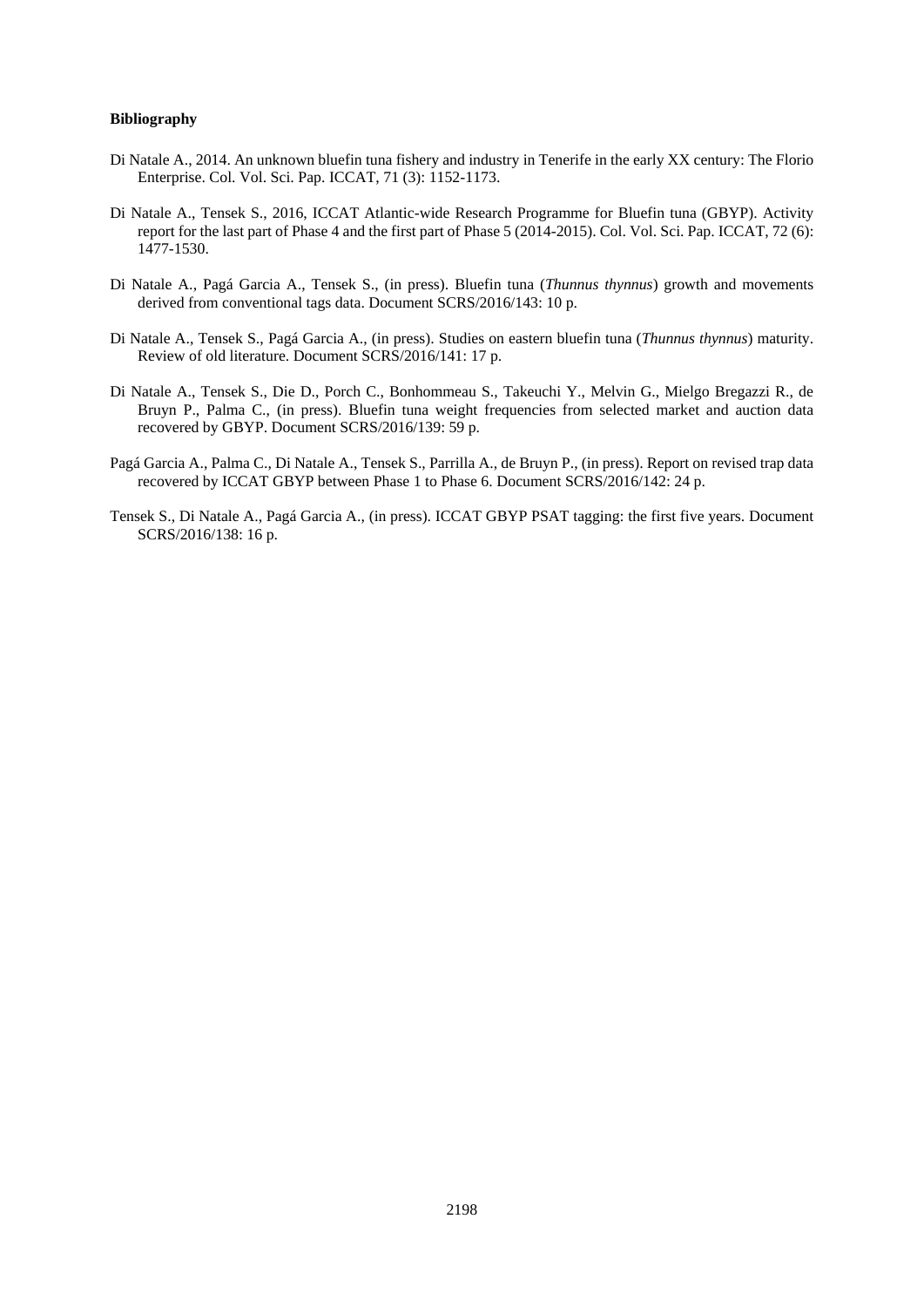|                |             |                         | <b>BFT</b><br>total | <b>BFT</b> total | <b>BFT</b> Samples<br>(FL and/or |                |
|----------------|-------------|-------------------------|---------------------|------------------|----------------------------------|----------------|
| Fishing period | Gear        | Fishing area            | catch n             | catch kg         | weight                           | No. of vessels |
| 2002-2015      | LL          | Adriatic Sea            | 1952                | 92310.4          | 1952                             | 3              |
| 2002-2015      | LL          | <b>Strait of Sicily</b> | 2417                | 112875           | 2417                             | 22             |
| 2002-2015      | LL          | Tyrrhenian Sea          | 6690                | 340964.5         | 6690                             | 6              |
| 2013-2015      | LL          | Sardinia                | 11                  | 1097.1           |                                  | 1              |
| 1823-1836      | <b>TRAP</b> | Marzamemi               | 1638                | 44099            |                                  |                |
| 1918-1922      | <b>TRAP</b> | Scopello                |                     | 366220           |                                  |                |
| 1918-1922      | <b>TRAP</b> | Castellammare del Golfo |                     | 195700           |                                  |                |
| 1918-1922      | <b>TRAP</b> | Magazzinazzi            |                     | 626900           |                                  |                |
| 1920-1922      | <b>TRAP</b> | Orsa                    | 556                 | 10700            |                                  |                |
| 1922           | <b>TRAP</b> | Isola delle Femmine     |                     | 21900            |                                  |                |
| 1922           | <b>TRAP</b> | Mondello                |                     | 64300            |                                  |                |
| 1920-1922      | <b>TRAP</b> | Vergine Maria           |                     | 7077             |                                  |                |
| 1918-1922      | <b>TRAP</b> | S. Elia                 |                     | 267900           |                                  |                |
| 1918-1922      | <b>TRAP</b> | Solanto                 |                     | 463600           |                                  |                |
| 1918-1922      | <b>TRAP</b> | S. Nicolò               |                     | 173500           |                                  |                |
| 1918-1922      | <b>TRAP</b> | Trabia                  |                     | 297700           |                                  |                |
| 1920-1922      | <b>TRAP</b> | <b>Torre Caldura</b>    |                     | 14500            |                                  |                |

**Table 1**. Data recovered from longliners (LL) and traps (TRAP) in Italy.

**Table 2**. Data recovered in salting and cannery factories from handliners (HAND) and mid-water pelagic trawl (MWT) in Canary Islands.

| Factory<br>Name | Fishing<br>Period | Indeterminated<br><b>Species</b><br>(n) | Indeterminated<br><b>Species</b><br>(kg) | <b>BFT</b><br>kg | $ALB$ kg | YFT kg  | BET kg   | SKJ kg   |
|-----------------|-------------------|-----------------------------------------|------------------------------------------|------------------|----------|---------|----------|----------|
| Casanova        | 1926-1939         | 1778                                    | 545512                                   |                  |          |         |          | 95227    |
| Gran<br>Canaria | 1966-1984         |                                         |                                          | 5773             | 263995   | 720522  | 9030082  | 5245444  |
| La Rajita       | 1926-1984         | 3873                                    | 4766308                                  | 20995            | 1408811  | 171557  | 6964369  | 6380551  |
| Novaro          | 1931-1934         | 2204                                    | 106748                                   |                  |          |         |          | 15366    |
| Santiago        | 1927-1983         | 5089                                    | 1438805                                  | 4878             | 333435   | 2875    | 2302941  | 2035091  |
| Tenerife        | 1949-1984         |                                         | 339161                                   | 5231             | 62765    | 391559  | 2431410  | 3869455  |
| Trujillo        | 1927-1934         | 1485                                    | 269698                                   |                  |          |         |          | 70110    |
| TOTAL           | 1926-1984         | 14429                                   | 7466232                                  | 36877            | 2069006  | 1286513 | 20728802 | 17711244 |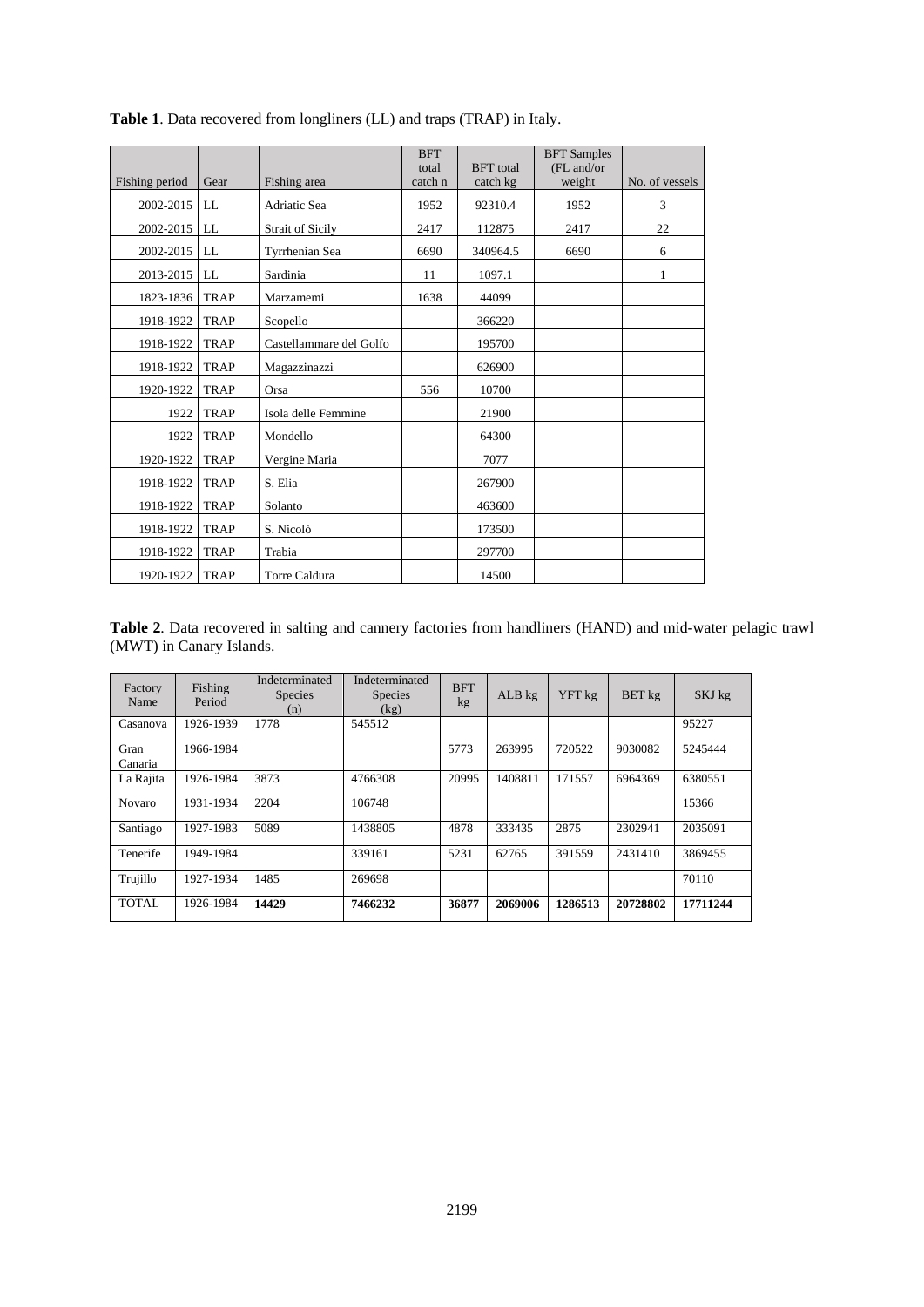|                             |                                                                   |  | Mana Sistino della passa verificata nella Tonnara di Marzomemi                               | au 1833. au    |                             |                                                 |            |  |
|-----------------------------|-------------------------------------------------------------------|--|----------------------------------------------------------------------------------------------|----------------|-----------------------------|-------------------------------------------------|------------|--|
|                             |                                                                   |  | dal di 8 Settembre al 14 Camminante                                                          |                |                             |                                                 |            |  |
|                             |                                                                   |  | Epicca Jonni Seam Innoc Aletung Covari Man Seaming Space Somme                               |                |                             |                                                 |            |  |
|                             |                                                                   |  | As vet 1 1 1 1 1 1 1 366 118. 6.                                                             |                |                             | $\frac{1}{2}$ 11 11 11 59. 21. 11               |            |  |
|                             |                                                                   |  | Rode 11 11 11 11 11 116 429 1111<br>Clod: 11. 25. " " " " " " "                              |                |                             | $16.$ 11. 15. 15. 1<br>$13.4.$ 11 11 12 8. 10   |            |  |
|                             |                                                                   |  | 611 de 15 2. 11 11 276 1 11 15                                                               |                |                             | $625$ $\mu$ $\frac{12}{22}$ to                  |            |  |
| $6/2d^{2}/2$                |                                                                   |  | 11 11 11 11 98. 75 11 11                                                                     |                |                             | $37.$ 1. $50$ 13.12<br>10.58. 11. 11 /4. 21. 11 |            |  |
|                             |                                                                   |  | e 14 d'un 11 11 11 11 11 11 11 11 11 11 11 134. 1 11 21 11<br>of 58. 27. 11 11 856. 622. 10. |                |                             | $27e3.$ 2. $\sqrt{379.}$ A. 12                  |            |  |
|                             |                                                                   |  | Tip: prec 562. 22. 11 11 14989. 396. 16.<br>Totalet 620. 49 15845. 1018. 26.                 |                |                             | 1173. 40. 3001.18 13<br>3876. 42. 3380. 25. 11  |            |  |
|                             |                                                                   |  |                                                                                              |                |                             |                                                 | lim Conale |  |
| $r_{09}a_2$                 | Cenduti 561. 49. 11                                               |  | 7972.                                                                                        |                | 477. 21. 1273. 38.          |                                                 |            |  |
| $\operatorname{valat}'$ 5%. | $T_{\text{recaetic}}$ $n \quad n \quad n \quad n \quad n \quad n$ |  | 6408.<br>1430.                                                                               | 80.            | $458.$ $5.$ $2197.$         | $\mathbb{Z}$ .<br>2.                            |            |  |
|                             | $U$ urma $n$ $n$ $n$ $n$ $n$ $n$<br>Temojn 2, 11 11 11 11 11 11   |  | 35.                                                                                          | $\ell$ .<br>2, | 111356<br>$\frac{n}{1-\mu}$ | $\overline{u}$<br>11.11                         |            |  |
|                             |                                                                   |  | Enclis 620. 49. 11 15845 1018. 26. 3896.                                                     |                |                             | 42.9                                            |            |  |

**Figure 1**. Example of one register from the tuna trap in Marzamemi (SE Sicily, Italy), showing the daily catches by species or category, also with market price and final destination (sold on the market, salted, compensation for services, crew consumption and charity), for the week 8 to 14 September 1833.

**Figure 2**. Example of one letter on 26/07/1835 from the local administrator of the tuna trap in Marzamemi (SE Sicily, Italy) to the trap owner, reporting the daily catches by species or category, with additional info about the weather conditions.